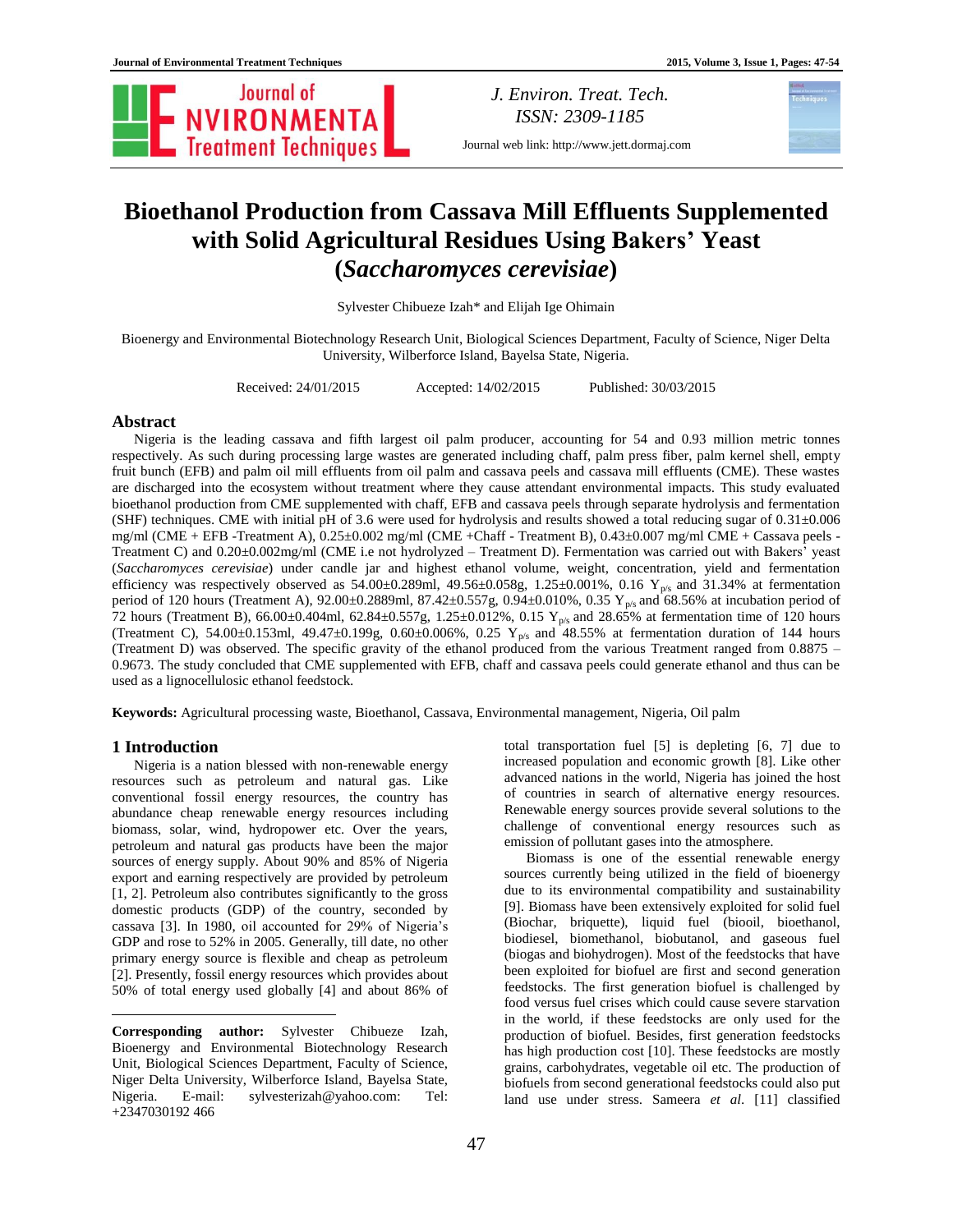bioalcohols, biodiesel, green diesel, vegetable oil, bioethers, biogas, syngas, solid biofuels as first generational biofuels; Algae fuel, cellulosic ethanol, biohydrogen, biomethanol, 2,5-Dimethylfuran (DMF), Dimethyl ether (BioDME), Fischer-Tropsch (FT) diesel, biohydrogen diesel, mixed alcohols and wood diesel as second generation biofuels; and direct cellulose or lignocellulosic fermentation as third generational biofuel. Ohimain [12] reported that Fisher-Tropsch fuel such as FT diesel, FT gasoline and green chemicals can be produced from feedstocks found in Nigeria.

Bioethanol is an example of liquid biofuel produced from renewable resources [13] through fermentation [14]. Bioethanol via blending can be used to substitute petrol or gasoline used in combustion engines. Nigeria biofuel policy have approved 10% ethanol blend called gasohol [1, 2, 12, 14 – 16]. Flexible fuel vehicle have also been produced and can run up to 85% ethanol and 15% gasoline [14]. However, 10% ethanol blend is the most common [17]. The use of bioethanol as fuel proffer several advantages including high heat of vaporization, compression ratio and power generation [18]. Biofuel is basically non-flammable, non-toxic, biodegradable [6, 11], available, and potential employment contributor. Bioethanol production could enhance the living conditions of the people involved in different stage of operation. Bioethanol can promote energy and environmental aims [19] such as reduction in net carbon dioxide emission to the atmosphere [12, 17, 20, 21].

In Nigeria most of the feedstocks currently considered for bioethanol production are sugar cane, cassava, sweet sorghum [16]. Other bioethanol producing nations depend on sugarcane (Brazil), sugar beets (Europe), cassava (China, Thailand), sorghum (India, Philippines), Corn (USA). The production of bioethanol from these feedstocks could cause adverse effects due to its edibility. These challenges could be reduced through the use of non-edible grasses and wastes cellulosic/ lignocellulosic biomass such as switch grass (*Panicum virgatum), Miscanthus sp*. giant

reed (*Arundo donax*) and reed canary grass (*Phalaris arundinacea)* [22], elephant grass (*Pennisetum purpureum*) [23, 24], wild sorghum etc. and lignocellulosic waste feedstocks.

Lignocellulosic material from agricultural crop residue appears to be a suitable option for bioethanol production. Several agricultural biowastes have been widely unutilized in Nigeria [12]. These wastes typically causes environmental nuisance. For instance, biowastes from oil palm and cassava processing mills in the form of solid and liquid causes attendant environmental pollution due to the unsustainable wastes disposal system being practiced by the processors.

During ethanol conversion several microorganisms have been employed such as *Bacillus carotarum*, *Bacillus lentus*, *Bacillus stearothermophilus*, *Bacillus pumilis*, *Micrococcus luteus*, *Yarrowia lipolytica*, *Candida intermedia, Candida tropicalis*, *Clavispora lusitaneae*, *Saccharomyces cerevisiae*, *Aspergillus flavus*, *Aspergillus niger*, *Aspergillus ochraceous* and *Penicillium* species, *Zymomonas mobilis* [21, 25 – 29]*.* Generally, *Saccharomyces cerevisiae* and *Zymomonas mobilis* have been recommended for use for ethanol production due to the advantages that they confer. Modified microbes such as baker's yeast and EMCE-ferm [14], brewer's yeast [20] have been widely employed. Generally, conventional yeast can convert glucose to ethanol but cannot ferment xylose [14].

Nigeria is the fifth largest producer of oil palm [30] and the leading producer of cassava in the world  $[31 - 39]$ . Despite the potentials of bioethanol productions from oil palm and cassava processing wastes such as chaff, empty fruit bunch (EFB), cassava peels (Figure 1), cassava mill effluents (CME). The use of CME for the hydrolysis of these solid wastes is scanty in literatures. Therefore this study aimed at comparing ethanol production from CME supplemented with EFB, chaff and cassava peels.



Figure 1: Oil palm and cassava processing solid wastes used in the study

# **2 Materials and Methods**

# *2.1 Field Sampling*

A cassava processing mill at Otuogori in Ogbia Local Government Area, Bayelsa State, Nigeria was visited 30 October to 02 November 2014. Triplicate samples of CME and cassava peels produced during cassava peeling prior to milling and CME generated after milling/ pressing were collected with a jute bag and wide mouth container

respectively. Similarly, a field trip was undertaken on 20<sup>th</sup> October to  $22<sup>nd</sup>$  October to oil palm processing mills at Elele in Emuoha Local Government Area of Rivers State, Nigeria and triplicate samples of oil palm processing chaff and empty fruit bunch generated prior to sieving were collected with jute bag. The baker's yeast (*Saccharomyces cerevisiae*) used in this study was obtained from Tombia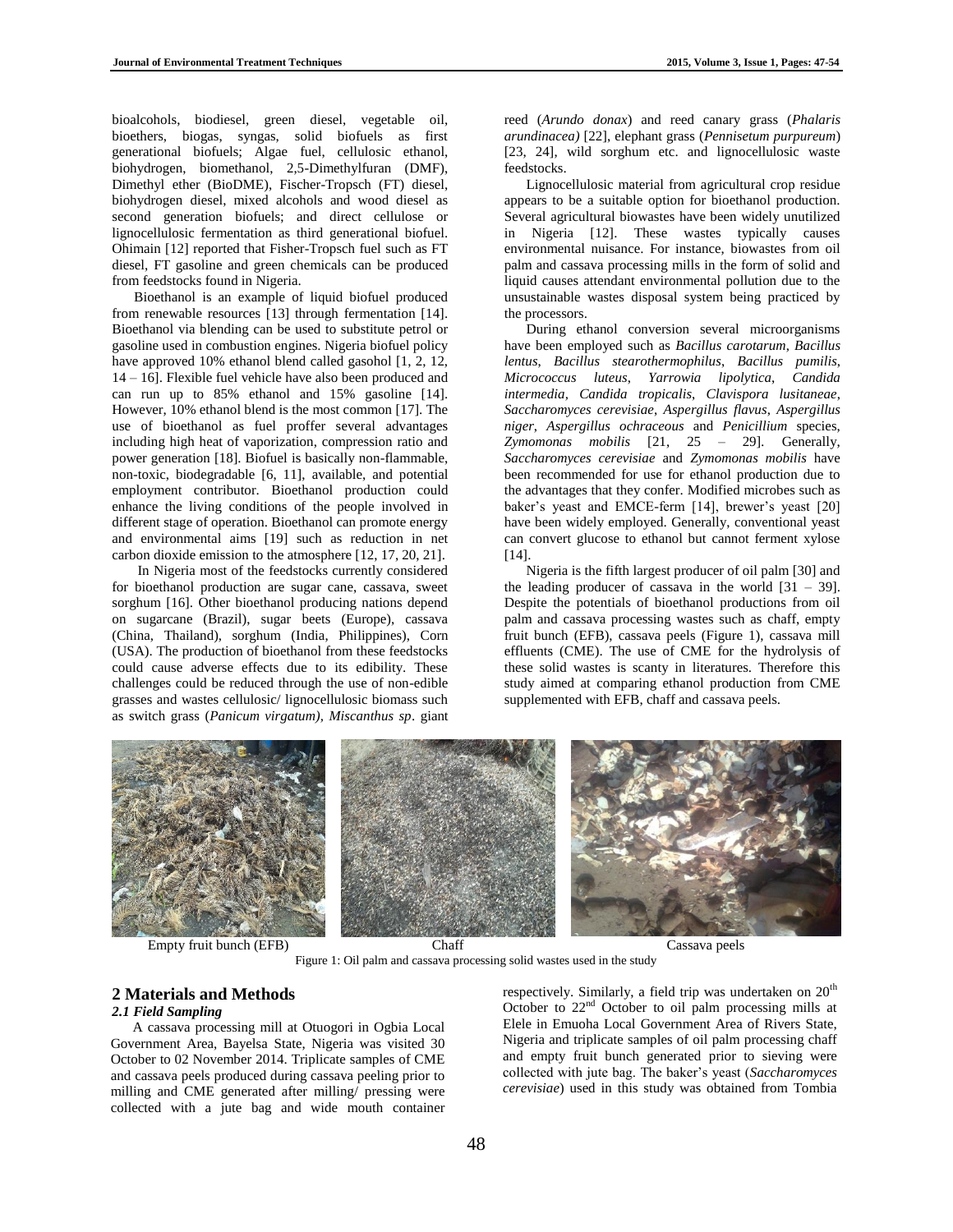market in Yenagoa Local Government Area, Bayelsa State, Nigeria.

### *2.2 Sample preparations*

The solid samples such as EFB, Chaff and cassava peelings was sun dried and milled to powered form using hammer mills. The CME were allowed to stand for 48 hours and it was decanted i.e separating the supernatant at the bottom from the clear less turbid effluents at the top.

#### *2.3 Experimental design*

Completely Randomized Design (CRD) experimental approach was used for this study. The use of the CRD experimental design was based on the fact that the feedstock (CME) used in the study was homogenous. The CME used were randomly divided into four groups including one control group i.e Treatment (A, B, C and D). The various groups have initial pH value of 3.6. Treatment A, B and C were supplemented with EFB, chaff, and cassava peels respectively, while Group D served as the control Treatment and have no supplement

#### *2.4 pH meter calibration*

The pH was determined in–situ by the method described by Ademoroti [40] using pH meter (HANNA HI 9820). The pH electrode was calibrated at pH 4, 7 and 10 with pH buffers prior to use.

# *2.5 Bioethanol production*

During bioethanol production, hydrolysis, fermentation and distillation were independently carried out. Figure 2 presents the processes employed for the ethanol production in this study.



Figure 2: Flow chart of ethanol production

# *2.5.1 Hydrolysis*

One hundred gram (100g) of the grounded samples was weight into different cornical flask and CME were added to the cornical flask to bringing the volume to 1000 ml. The flask was covered with cotton wool wrapped in aluminum foil [14, 17]. The flask was heated at a temperature of about 100ºC for 1 hour in a loosely closed autoclave before closing properly and autoclave for 15 minutes at 121°C. The flasks containing the different samples were allowed to cool before filtering with a mesh. The resultant filtrates were filtered with White man filter paper. The pHs of the hydrolyzed Treatments are 3.7 (A) 3.9 (B) and 3.8 (C) and Treatment D was not hydrolyzed and has initial pH of 3.6.

#### *2.5.2 Fermentation*

The samples containing the various group was covered air tight and bring to boiling at a temperature of about 100ºC. Then, the samples was transferred to a laminar flow and kept under ultra violet light for 1 hour. About 1g of bakers' yeast (*Saccharomyces cerevisiae*) was aseptically transferred into the containers containing the various Treatments and the lid was covered. The flask was incubated at room temperature for 7 days with each sample from the various Treatment,  $(A - D)$  taken for 24 hours up to 7 days for distillation.

#### *2.5.3 Fractional distillation*

The fermented samples were transferred into round bottom flask fixed to a distillation column with running tap water for cooling [14, 17, 21]. A cornical flask was fixed to a distillation column at the other end to collect the distillate. The temperature of the distillatory heating mantle was adjusted to 78°C and this was maintained throughout the experiment [14, 17, 21, 25].

# *2.6 Determination of ethanol yield and properties 2.6.1 Density and specific gravity*

Density was determined using the scheme of Ademiuyi and Mepba [41]. The volume and mass of the distillates were determined with measuring cylinder and weighing balance respectively. The density and specific gravity was calculated using the formula:

$$
Density\left(\frac{g}{ml}\right) = \frac{Mass}{Volume} \tag{1}
$$

*Specific gravity* = 
$$
\frac{Density\ of\ ethanol}{Density\ of\ water}
$$
 (2)

### *2.6.2 Solubility*

The method described by Garba *et al*. [42] was used. The distillate at 78ºC was mixed with distilled water and shaken. No distinct layer indicates that the sample is miscible with water.

#### *2.6.3 Appearance*

The appearance of the distillates was based on physical observations.

#### *2.6.4 Determination of total reducing sugar and ethanol concentration*

The concentration of total reducing sugar (TRS) was determined colorimetrically using 3, 6-dinitrosalicyclic acid (DNS) method. About 1 ml of filtrate was mixed with 1 ml of DNS and heated at 100 ºC for 5 minutes. The reaction was stopped and incubated on ice. The optical density was determined at 540nm from spectrophotometer (Perklin Elmer EZ 301). The concentration of residual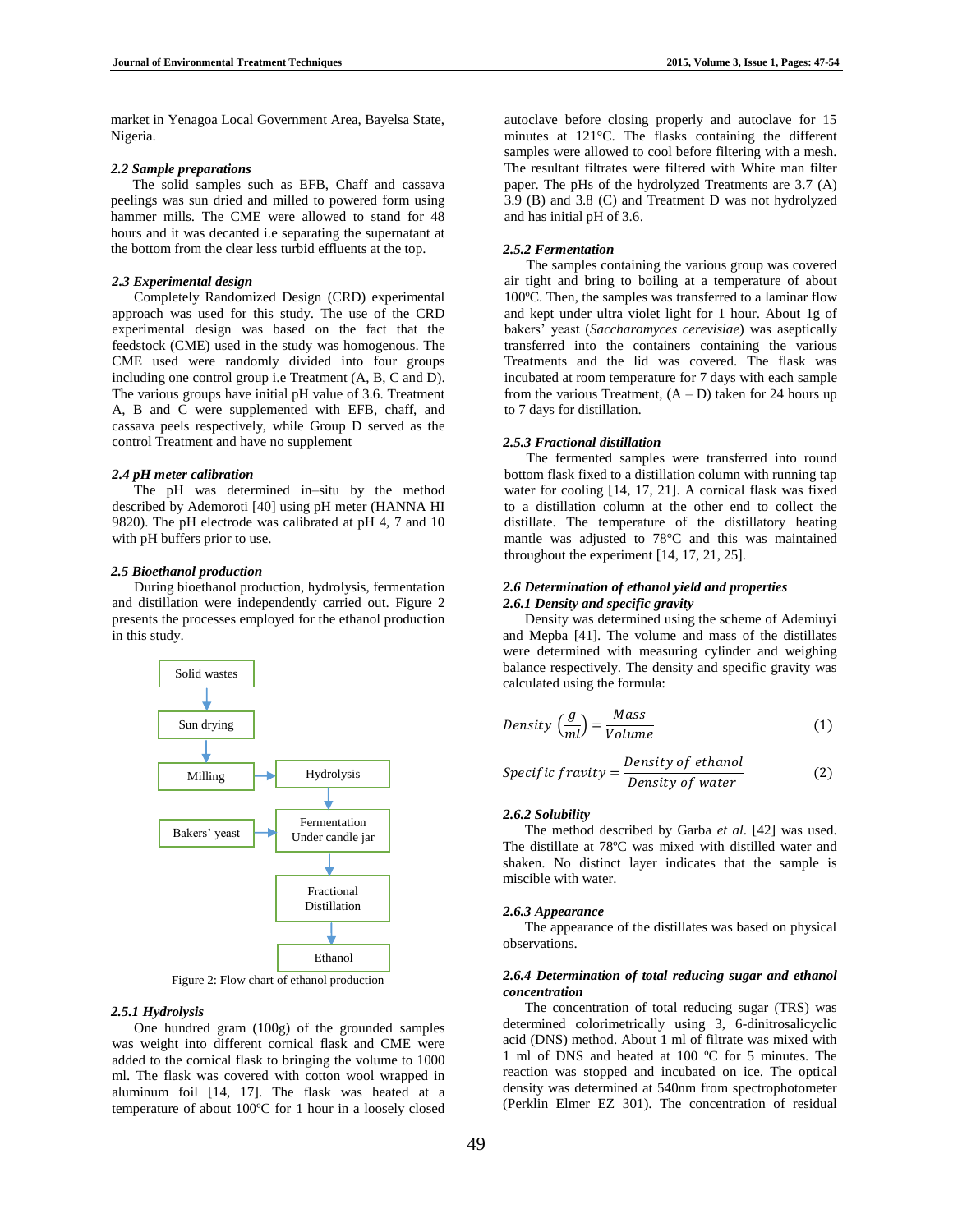sugar was determined against a glucose standard graph [42]. Gas chromatography was used in the determination of ethanol concentration using the method described by Konlani *et al*. [43].

#### *2.6.5 Ethanol product analysis*

The method previously described by Kassim *et al*. [27] was used for product analysis. Also fermentation efficiency described by Prasetyo *et al*. [44] and ethanol yield by Abengunde *et al.* [45] were employed. The ethanol yield  $(Y_{p/s})$  was calculated as the actual ethanol produced as gram ethanol per gram of total sugar consumed and the fermentation efficiency (%) was based on the ratio of ethanol (g/l) to the theoretical maximum yield. The mathematical formulas are presented in equation  $3 - 4$ .

Fermentation efficiency (
$$
\%
$$
) =  $\frac{\text{Ethanol g/l} \times 100}{\text{Glucose}, g/l \times 0.51}$  (3)

$$
Ethanol yield (Y p/s) = \frac{Ethanol, g/l}{Glucose, g/l}
$$
 (4)

#### *2.6 Statistical Analysis*

SPSS software version 16 was used to carry out the statistical analysis. Descriptive statistics were used to show the mean and standard error. A one-way analysis of variance was carried out at  $p = 0.05$ , and Duncan's multiple range test was used to discern the source of the observed differences. The chart were plotted with Microsoft excel package 2013.

#### **3 Results and Discussion**

The concentration of the total reducing sugar prior to fermentation from the various feedstocks is presented in Figure 3. The concentration of total reducing sugar was 0.31±0.006 mg/ml (Treatment A), 0.25±0.002 mg/ml (Treatment B), 0.43±0.007 mg/ml (Treatment C) and 0.20±0.002mg/ml (Treatment D). The highest and least concentration was observed in Treatment C and D respectively. However, there were significant difference among the various Treatments (*P*< 0.05). During hydrolysis, the reducing sugar found in the feedstock was degraded by the action of acidity of the CME. Based on the study, CME supplemented with cassava peels had the highest sugar concentration. All the substrate contains glucose, but the treatment with supplement higher sugar content. The order of sugar in the Treatments are C>A>B >D. The concentration of glucose reported in this study is similar to previous reports from food processing wastes. Itelima *et al*. [26] reported reducing sugar from banana, plantain and pineapple peels as  $0.20 - 0.82$  mg/cm<sup>3</sup>,  $0.16$  - $0.45 \text{ mg/cm}^3$  and  $0.27 - 0.94 \text{ mg/cm}^3$  respectively. Similarly, the findings of this study have higher sugar content from study from CME feedstocks by authors. Glucose concentrations of 1.37 mg/g [25] and 5.62 mg/l [20] have been reported from CME. Basically glucose is the most abundant sugar found in lignocellulosic feedstocks.



Figure 3: Concentration of total reducing sugar prior to fermentation from the various feedstocks

The volume of ethanol produced from the various Treatments is presented in Table 1. The highest volume occurred at 120 hours of fermentation (54.00±0.289 ml) for Treatment A, 72 hours of fermentation (92.00±0.2889 ml) for Treatment B, 120 hours of fermentation (66.00±0.404 ml) for Treatment C and 144 hours of fermentation (54.00±0.153 ml) for Treatment D. At these fermentation periods, the volume of the ethanol produced began to decrease. There were significant differences (*P*< 0.05) in the volume of ethanol in the various Treatment group in each of the fermentation duration. The volume of ethanol produced in the various treatment was in the order of Treatment  $B > T$ reatment  $C > T$ reatment  $D > T$ reatment A. The volume of ethanol produced is comparable to previous study. Prasad *et al*. [13] studied bioethanol production from several agricultural raw materials by two step enzymatic process using *Saccharomyces cerevisiae* and reported volume of bioethanol produced out of 250 ml of extract before and after distillation respectively as 221 and 29 ml (potato), 216 and 34 ml (sweet potatoes), 219 and 31 ml (cassava), 211 and 39 (fruit extract), 226 and 24ml (boiled rice water), 233 and 17 ml (rice husk), 238 and 12 ml (rice straws), 241 and 9 ml (wood bark), 203 and 47 ml (sugar cane beets), 232 and 18 ml (waste paper), 239 and 11 ml (saw dust), 245 and 5 ml (coconut pitch), 231 and 19 ml (groundnut waste), 243 and 7 ml (leaf litter) and 231 and 19 (maize husk).

Table 2 presents the weight of ethanol produced from the various Treatments. In Treatment A, the highest weight occurred at 120 hours of fermentation (49.56±0.058 g). In Treatment B, weight of 85.99±0.026 g was achieved at 72 hours of fermentation. In Treatment C, weight of 62.84±0.577 g was achieved at 120 hours of fermentation and in Treatment D, weight of 49.47±0.199 g was achieved at 144 hours of fermentation. The weight of the ethanol produced increased from 24 hours before reaching the optimum fermentation hour and then decreased. There was significant difference  $(P< 0.05)$  in the various Treatment group in each of the fermentation periods. The weight of the ethanol produced followed the trend of the volume generated during distillation.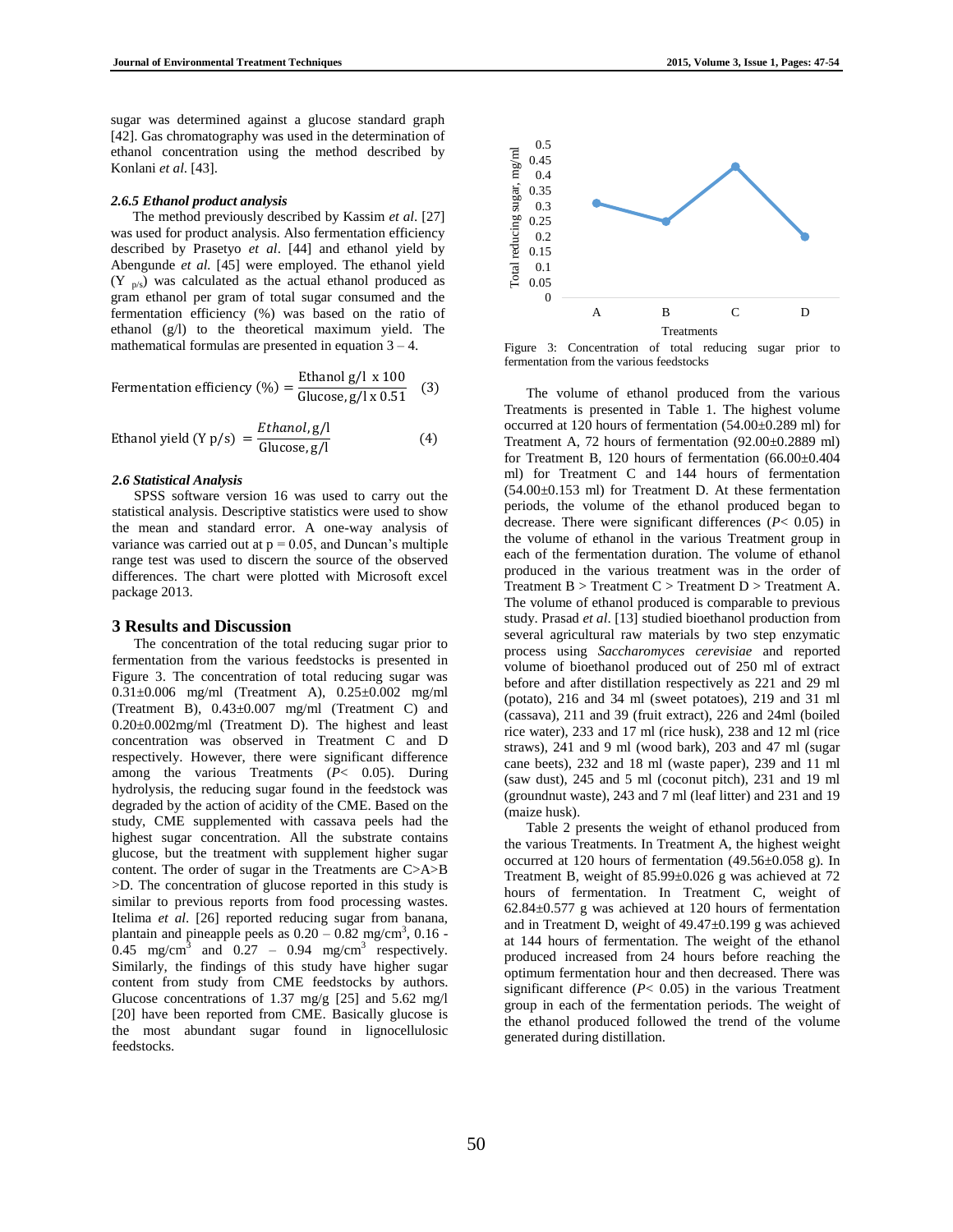| Fermentation period, hours | Treatment      |                  |                  |                    |  |  |
|----------------------------|----------------|------------------|------------------|--------------------|--|--|
|                            | А              | B                |                  | D                  |  |  |
| 24                         | $10.00+0.058h$ | $51.00+0.115c$   | $38.27 + 0.481d$ | $17.00 + 0.173a$   |  |  |
| 48                         | $14.00+0.231b$ | $73.00+0.115c$   | $36.00+0.115d$   | $22.00+0.289a$     |  |  |
| 72                         | $28.00+0.577b$ | $92.00+0.289b$   | $48.00+0.231c$   | $40.00+0.265a$     |  |  |
| 96                         | $42.00+0.173c$ | $90.00+0.265a$   | $58.00+0.256h$   | $42.00+0.208d$     |  |  |
| 120                        | $54.00+0.289c$ | $86.00+0.173b$   | $66.00+0.404a$   | $50.07+0.240a$     |  |  |
| 144                        | $36.00+0.404b$ | $80.33 + 1.967a$ | $56.00+0.252h$   | $54.00 \pm 0.153a$ |  |  |
| 168                        | $24.00+0.577b$ | $64.07+0.233a$   | $49.00+0.513c$   | $52.00+0.252a$     |  |  |

|  |  |  | Table 1: Volume of ethanol produced (ml) from the different feedstocks |
|--|--|--|------------------------------------------------------------------------|
|  |  |  |                                                                        |

Each value is expressed as mean ± standard error (n = 3). Different letters in each row indicate significant differences at *P*< 0.05 according to the Duncan Statistics.

| Table 2: Weight of ethanol produced (g) from the different feedstocks |  |  |
|-----------------------------------------------------------------------|--|--|
|                                                                       |  |  |

| Fermentation period, hours | Treatment        |                  |                  |                     |  |  |
|----------------------------|------------------|------------------|------------------|---------------------|--|--|
|                            | A                | в                |                  | D                   |  |  |
| 24                         | $8.88 + 0.060a$  | $48.40 + 0.006d$ | $34.86 + 0.035c$ | $22.78 + 0.023h$    |  |  |
| 48                         | $12.43 + 0.029a$ | $69.27 + 0.023d$ | $33.03 + 0.017c$ | $29.48 \pm 0.277b$  |  |  |
| 72                         | $24.85 + 0.577a$ | $87.42 + 0.577d$ | $44.04 + 0.554c$ | $38.23 \pm 0.028$ b |  |  |
| 96                         | $38.73 + 0.017a$ | $85.99 + 0.026d$ | $53.58 + 0.012c$ | $39.08 \pm 0.006$   |  |  |
| 120                        | $49.56 + 0.058h$ | $81.61 + 0.577d$ | $62.84 + 0.577c$ | $46.71 + 0.410a$    |  |  |
| 144                        | $31.95 + 0.015a$ | $76.05 + 0.050d$ | $54.17+0.030c$   | $49.47+0.199b$      |  |  |
| 168                        | $21.30 + 0.577a$ | $60.84 + 0.040d$ | $47.27+0.291h$   | $49.40 + 0.021c$    |  |  |

Each value is expressed as mean  $\pm$  standard error (n = 3). Different letters in each row indicate significant differences at  $P < 0.05$ according to the Duncan Statistics.

Figure 4 presents the density/ specific gravity of the ethanol produced from the various Treatments. The concentration ranged from 0.8875 - 0.9673 g/ml across all the treatments. The specify gravity of the ethanol produced from this study is close to the findings of other authors. Janani *et al*. [46] reported specific gravity of ethanol produced from different fruit wastes as 0.860 at 48hrs (grape), 0.885 at 36 hours (apple), 0.872 at 72 hours (papaya) and 0.834 at 72 hours (banana). Basically, the decrease in specific gravity value is an indication of yeast fermenting the sugar leading to ethanol production, hence specific gravity is a measure of sugar content of a substrate [46]. The specific gravity from this study is comparable to report an author from different feedstocks. Prasad *et al*. [13] reported specific gravity of 0.9645 (potato), 0.9429 (sweet potatoes), 0.9441 (cassava), 0.9321 (fruit extract), 0.9598 (boiled rice water), 0.9426 (rice husk), 0.9557 (rice straws), 0.9692 (wood bark), 0.8418 (sugar cane beets), 0.9817 (waste paper), 0.9231 (saw dust), 0.9736 (coconut pitch), 0.9441 (groundnut waste), 0.9121 (leaf litter) and 0.9724 (maize husk). Generally, the specific gravity of ethanol produced from this study is higher than the absolute specific gravity of ethanol (0.79) [13]. The concentration of ethanol produced from the various feedstocks is presented in Table 3. The highest concentration of ethanol for Treatment A (1.25±0.001%) was achieved at 120 hours of fermentation; in Treatment B, concentration of 0.94±0.010 % was achieved after 72 hours of fermentation; in Treatment C, concentration of 1.25±0.012 % were achieved at 120 hours of fermentation; while in Treatment D, highest concentration of 0.60±0.006% was achieved at 144 hours of fermentation. There was significant difference (*P*< 0.05)

in the ethanol concentrations among the various treatments in each of the fermentation periods. Fermentation efficiency of the feedstocks from the various treatment categories is presented in Figure 5.



Figure 4: Density (g/ml)/specific gravity of the ethanol produced from the various Treatments

The highest fermentation efficiency of 31.34% was achieved at 120 hours of incubation (Treatment A), 68.56% was achieved at 72 hours of fermentation (Treatment B), 28.65% was achieved at 120 hours of fermentation (Treatment C) and 48.55% was achieved at 144 hours of fermentation. Figure 6 presents the ethanol yield  $(Y_{p/s})$  of the feedstocks from the various Treatment categories. Highest ethanol yield of  $0.16Y$  <sub>p/s</sub> was achieved at 120 hours of incubation (Treatment A),  $0.35Y$  <sub>p/s</sub> was achieved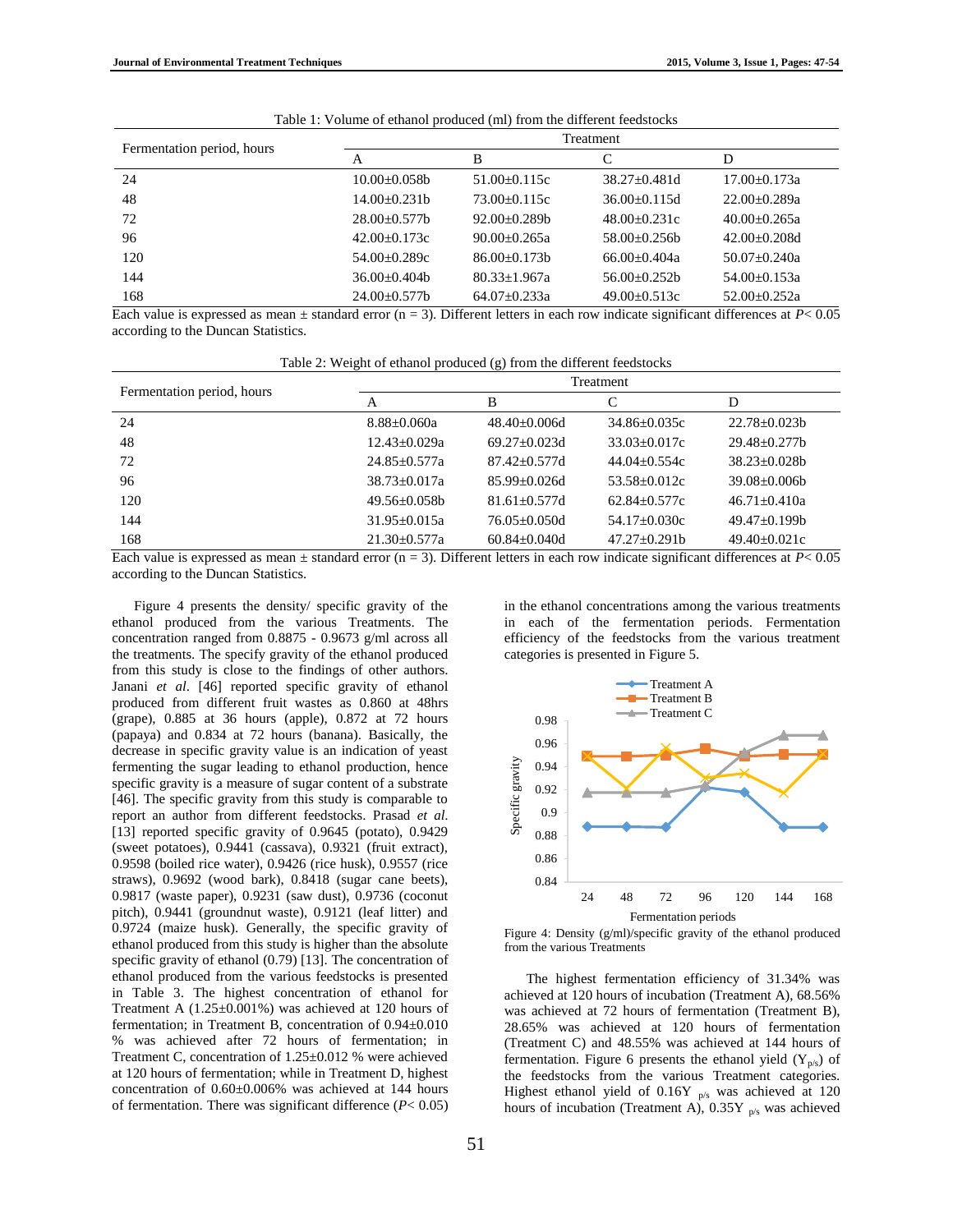at 72 hours of fermentation (Treatment B), 0.15 was achieved at 120 hours of fermentation (Treatment C) and

0.25 was achieved at 144 hours of incubation (Treatment D).

|                            | Treatment          |                 |                 |                   |  |
|----------------------------|--------------------|-----------------|-----------------|-------------------|--|
| Fermentation period, hours | А                  | В               |                 | D                 |  |
| 24                         | $0.42 + 0.012a$    | $0.53 + 0.017d$ | $0.92 + 0.010c$ | $0.28 \pm 0.015b$ |  |
| 48                         | $0.60 + 0.017a$    | $0.71 + 0.012d$ | $0.82 + 0.010c$ | $0.33+0.017h$     |  |
| 72                         | $0.95 + 0.006a$    | $0.94 + 0.010d$ | $1.05 + 0.012c$ | $0.38 + 0.012b$   |  |
| 96                         | $1.20 + 0.002a$    | $0.81 + 0.019d$ | $1.11 + 0.010c$ | $0.43 + 0.012h$   |  |
| 120                        | $1.25 \pm 0.001 b$ | $0.74 + 0.010d$ | $1.25 + 0.012c$ | $0.46 \pm 0.010a$ |  |
| 144                        | 1.10±0.006a        | $0.61 + 0.006d$ | $1.09 + 0.035c$ | $0.60 + 0.006$    |  |
| 168                        | $0.86 \pm 0.012a$  | $0.53 + 0.015d$ | 1.00±0.000b     | $0.53 \pm 0.015c$ |  |

Table 3: Ethanol concentration (%) from the feedstocks under study

Each value is expressed as mean  $\pm$  standard error (n = 3). Different letters in each row indicate significant differences at  $P < 0.05$ according to the Duncan Statistics.



Figure 5: Fermentation efficiency (%) of ethanol production from the various Treatments

From this study, it was found that bioethanol yield from the various hydrolysate was 0.16g ethanol/g glucose at 120 hours of incubation (Treatment A), 0.35g ethanol/g glucose at 72 hours of incubation (Treatment B), 0.15g ethanol/g glucose at 120 hours of incubation (Treatment C) and 0.25g ethanol/g glucose at 144 hours of incubation (Treatment A).



Figure 6: Ethanol yield  $(Y_{p/s})$  produced from the various Treatments

The various period optimum ethanol yield was obtained could be due to the fact that *Saccharomyces cerevisiae* used in the study has reached its optimum growth density [42] in the various incubation period for the different Treatment groups. Kassim *et al*. [27] reported ethanol production from

EFB hydrolysate to be 0.51g ethanol/g glucose at 72 hours of incubation. During these processes, glucose in the substrates are broken down by the organisms to form pyruvate via the glycolytic pathway, which resulted in the production of ethanol under anaerobic conditions [47]. Ethanol yield using *Saccharomyces cerevisiae* increased initially after inoculation and declined at the end of the fermentation period in all the Treatments. The concentration of the ethanol produced were in the order of Treatment  $C = Treatment A > Treatment B > Treatment D$ . Similarly, the highest ethanol concentration were achieved after hours of fermentation in the order of Treatment B (at 96 hours) < Treatment C = Treatment A (at 120 hours) < Treatment D (at 144 hours). The superiority of ethanol concentration by Treatment A and C is an indication of superior glucose content. The amount of ethanol content increased with an increase in fermentation time [48], before finally declined. Treatment B had the highest ethanol volume, weight, yield and fermentation efficiency. This could be attributed to better pH (3.9) prior to fermentation and/ or less potential inhibitory materials. The pH of the CME used for hydrolysis and final prior to fermentation was  $\leq$ 4. This is within the range of  $3.5 - 6.0$  reported to ferment substrate efficiently by yeast [10]. Beside pH, Pramanik [49] has reported that formation of undesirable products such as glycerol and organic acid could lead to lower ethanol yield. This could have significantly affected Treatment A and C. Similarly, Garba *et al*. [42] noted that low ethanol yield after 5 day of fermentation of substrate is an indication that the hydrolyzate contain large quantity of metabolic inhibitor such as Furfural, which can interfere with fermentation processes. In the respective feedstocks of this study, the inhibitory materials they contain might be different; hence there were relative variation in the yield. Again, the composition of the yeast could have significantly affected the ethanol formation. Nzelibe and Okafoagu [14] stated that conventional yeast can only ferment glucose and not xylose, which consist of 30% of sugar in the residues. Generally, the ethanol yield from this study is comparable to the yield of  $0.26Y_{p/s}$  (from SSF batch without detoxification) and 0.37  $Y_{p/s}$  (from SSF fed batch with detoxification) from cassava peels as reported by Kongkiattikajorn [50].

Table 4 presents the appearance and solubility of ethanol produced from the different feedstocks. On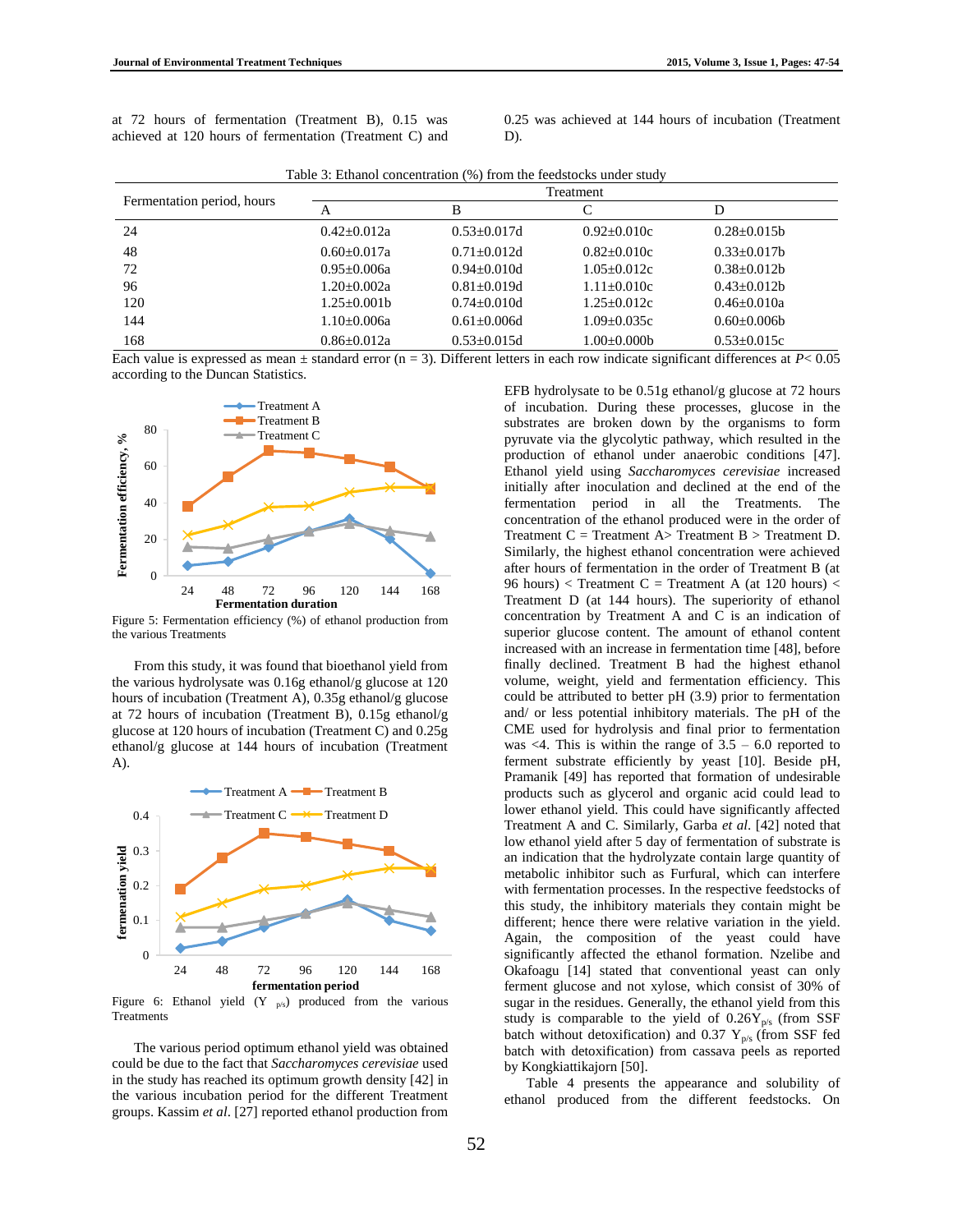and Mepba [41] and Walker [51] on the colour of ethanol and report of Garba *et al*. [42] and Walker [51] on the solubility of ethanol in distilled water.

|  | Table 4: Solubility and appearance of the ethanol produced from the different feedstocks |  |  |  |  |  |
|--|------------------------------------------------------------------------------------------|--|--|--|--|--|
|--|------------------------------------------------------------------------------------------|--|--|--|--|--|

| Treatment       |  |  |  |  |
|-----------------|--|--|--|--|
|                 |  |  |  |  |
| Highly miscible |  |  |  |  |
|                 |  |  |  |  |
|                 |  |  |  |  |

# **4 Conclusion**

This study aimed at investigating bioethanol production from CME supplemented with EFB and chaff from oil palm and cassava peels. The volume of ethanol were highest in the order of Treatments B>C>D>A. The concentration of ethanol were higher with the Treatment that contain supplement (i.e Treatment A-C) when compared to the control sample (Treatment D). Hence, ethanol production from CME could give an improved result with addition of other lignocellulosic feedstock produced from food processing. The conversion of agricultural residues mainly from oil palm (i.e empty fruit bunch and chaff) and cassava processing wastes (such as cassava peels and CME) to bioethanol can be efficient, economical, useful, and practical approach of managing food processing wastes. Hence, the conversion of this waste could contribute significantly to the Nigeria biofuel industry if all these wastes generated are collected and channeled into bioethanol production. It could also create employment and reduce importation of bioethanol to meet the 10% ethanol blend (E10) approved by the Nigeria automotive industry for incorporation into gasoline consumed in the country.

# **Acknowledgement**

This study was based of Master of Science project work of Sylvester Chibueze Izah supervised by Dr. Elijah Ige Ohimain at the Niger Delta University, Nigeria.

#### **References**

- 1- Ohimain, E.I. (2013). Can the Nigerian biofuel policy and incentives (2007) transform Nigeria into a biofuel economy? *Energy Policy,* 54, 352–359.
- 2- Ohimain, E.I. (2013). The challenge of liquid transportation fuels in Nigeria and the emergence of the Nigerian automotive biofuel programme. *Research Journal of Applied Sciences, Engineering and Technology,* 5(16), 4058-4065.
- 3- Jackson, B.A., Oladipo, N.O., & Agaja, M.O. (2013). Cassava: A Potential Crop for Industrial Raw Material in Nigeria. *International Journal of Life Sciences,* 3(3), 105- 112.
- 4- Ohimain, E.I. (2010). Petroleum Geomicrobiology. In: Jain SK, Khan AA and Rain MK (Editors). *Geomicrobiology: Biodiversity and Biotechnology.* CRC Press/Taylor and Francis, Boca Raton, Florida, USA. Pp. 139 – 174
- 5- Atadashi, I.M., Aroua, M.K., & Aziz, A.A. (2011). Biodiesel separation and purification: a review. *Renewable Energy,* 36, 437 – 443.
- 6- Izah, S.C., & Ohimain, E.I. (2013). The challenge of biodiesel production from oil palm feedstock's in Nigeria. *Greener Journal of Biological Sciences*, 3(1), 1 - 12.
- 7- Tiwari, S., Jadhav, S.K., Sharma, M., & Tiwari, K.L. (2014). Fermentation of waste fruits for bioethanol product. *Asian Journal of Biological Sciences,* 7(1), 30 – 34.
- 8- Daud, M., Syafii, W., & Syamsu, K. (2012). Bioethanol production from several tropical wood species using simultaneous saccharification and fermentation processes. *Wood Research Journal,* 3(2), 106 – 115.
- 9- Barz, M., & Delivand, M.K. (2011). Agricultural residues as promising biofuels for biomass power generation in Thailand. *Journal of Sustainable Energy and Environment Special Issue,* no volume, 21– 27.
- 10- Alam, M.Z., Kabbashi, N.A., & Hussin, S.N.I.S. (2009). Production of bioethanol by direct bioconversion of oil palm industrial effluents in a stirred tank bioreactor. *Journal of Industrial Microbiology and Biotechnology,* 36, 801 – 808.
- 11- Sameera, V., Sameera, C., & Ravi, T.Y. (2011). Current strategies involved in biofuel production from plants and algae. *Journal Microbial and Biochemical Technology,* R1:002. Doi:10.4172/1948-5948.R1-002.
- 12- Ohimain, E.I. (2013). A review of the Nigerian biofuel policy and incentives (2007). *Renewable and Sustainable Energy Reviews,* 22, 246–256.
- 13- Prasad, M.P., Rekha, S., Tamilarasan, M., & Subha, K.S. (2009). Production of Bioethanol using various agricultural raw materials by two step enzymatic process. *Advanced Biotech,* no volume,  $41 - 43$ .
- 14- Nzelibe, H.C.N., & Okafoagu UC (2007). Optimization of ethanol production from garcinia kola (bitter kola) pulp Agro Waste. *African Journal of Biotechnology*, 6(17), 2033-2037.
- 15- Agboola, O.P., Agboola, O.M., & Egelioglu, F. (2011). Bioethanol derivation from energy crop in Nigeria: a path to food scarcity or bio-fuel advancement. Proceedings of the World Congress on Engineering, July 6 - 8, 2011, London, U.K.
- 16- Ohimain, E.I. (2010). Emerging bio-ethanol projects in Nigeria: Their opportunities and challenges. *Energy Policy,*  38, 7161-7168.
- 17- Oyeleke, S.B., & Jibrin, N.M. (2009). Production of ethanol from guinea cornhusk and millet husk. *African Journal of Microbiology Research,* 3(4), 147 – 152.
- 18- Geller, H.S. (1985). Ethanol fuel from sugar cane in Brazil. *Annual Review in Energy*, 10, 135 – 164.
- 19- Farrell, A.E., Plevin, R.J., Turner, B.T., Jones, A.D., O' Hare, M., & Kammen, D.M. (2006). Ethanol can contribute to energy and environmental goals. *Science,* 311 (506), 1 -23.
- 20- Akponah, E., & Akpomie, O.O. (2012). Optimization of bioethanol production from cassava effluent using *Saccharomyces cerevisiae. African Journal of Biotechnology*, 11(32), 8110-8116.
- 21- Rabah, A.B., Oyeleke, S.B., Manga, S.B., & Hassan, L.G. (2011). Utilization of millet and guinea corn husks for bioethanol production. *African Journal of Microbiology Research*, 5(31), 5721-5724.
- 22- Lewandowski, I., Scurlock, J.M.O., lindvall, E., & Christou, M. (2003). The development and current status of perennial rhizomatous grasses as energy crops in the US and Europe. *Biomass and Bioenergy,* 25, 335 – 361.